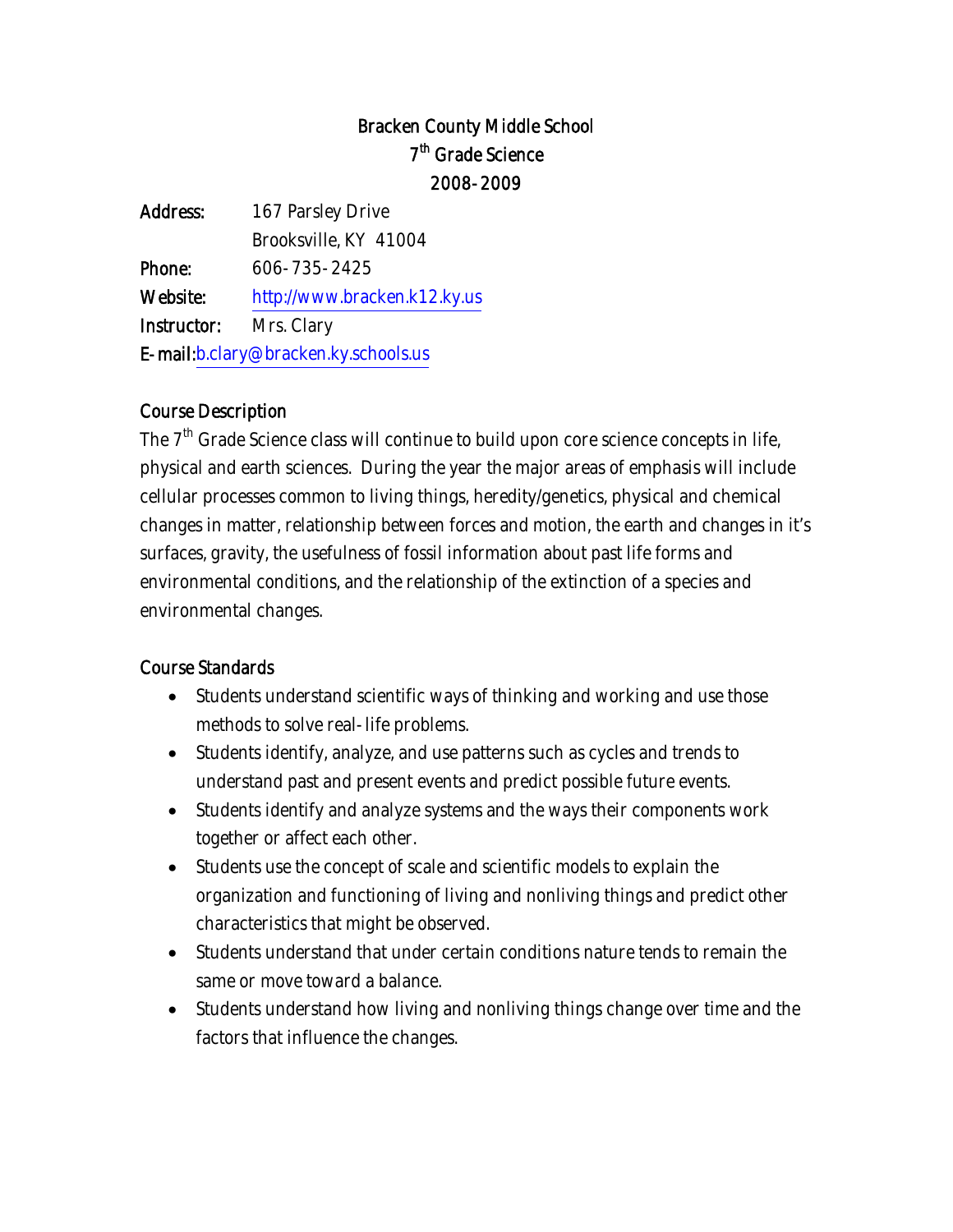## Method of Grade Calculation

Students will be evaluated on class assignments and activities, but not limited to the following: Notebook/Folder, Labs, Daily Assignments, Test/Quizzes, Projects

#### Textbook

Biggs, Alton, Feather, Ralph M., Rillero, Peter, & Zeke, Dinah. Glencoe Science Level Green. McGraw Hill, Columbus, Ohio, 2008.

## Required Materials:

- Spiral Notebook
- Coloring Pencils
- Glue
- Paper
- Folder
- Pencils

#### Classroom Rules

- Be in class on time walk in quietly and have a seat.
- Keep your hands, feet, and objects to yourself.
- Listen to instructions the first time they are given.
- Raise your hand and wait for permission to speak.

# Participation and Attendance

Students will be expected to be on time and prepared for class with homework and necessary materials. Attendance is of VITAL importance for the success of students – discussion and labs are impossible to make-up and make it difficult when the student misses class.

#### Course Content First Semester

Scientific Process & Characteristics of Living Things 2 weeks